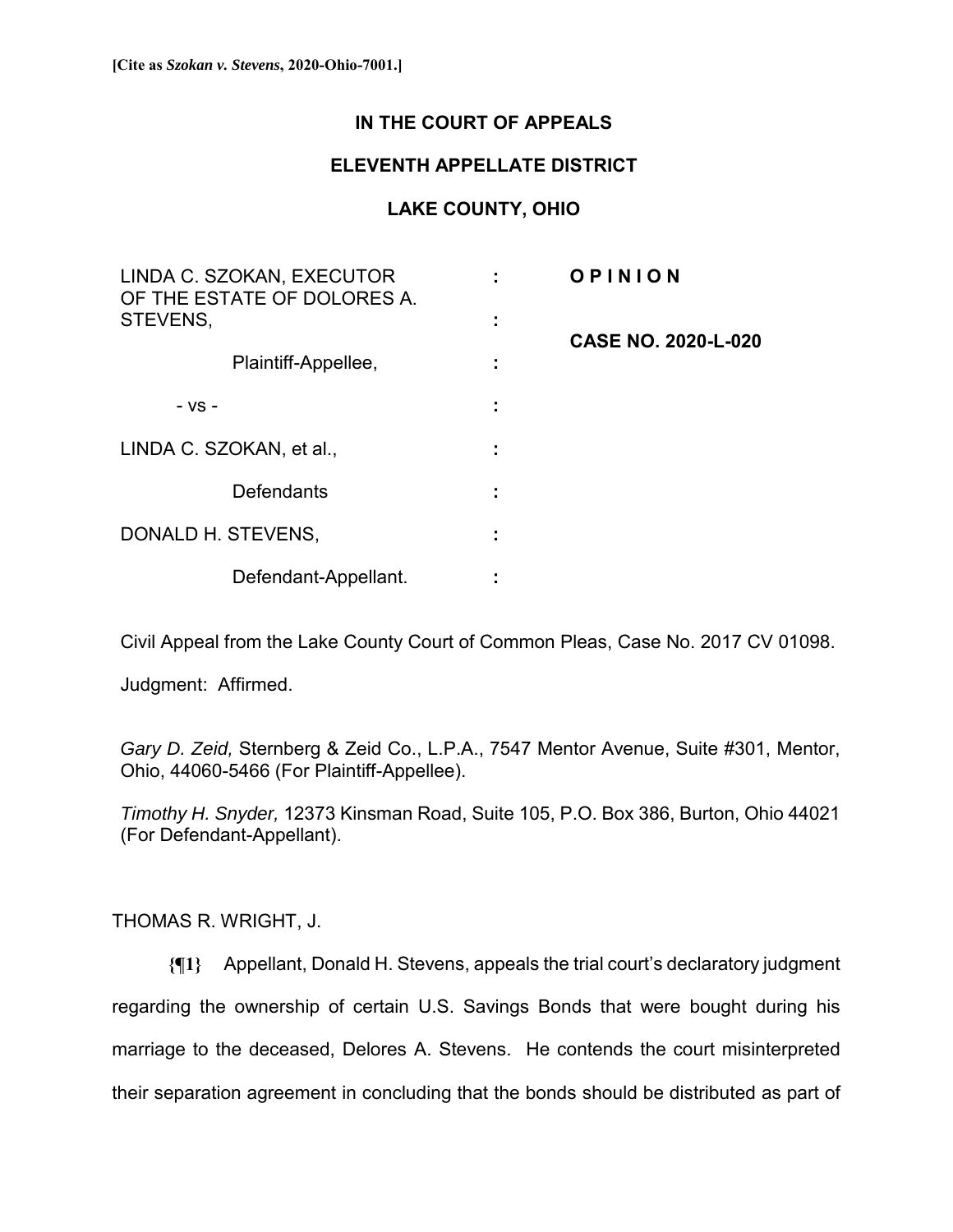deceased's estate. We affirm.

**{¶2}** Appellant and the deceased were married for approximately 27 years and had no children. During a 16-year period beginning in 1986, the couple purchased numerous U.S. Savings Bonds Series EE and I. Each bond expressly lists appellant and the deceased as co-owners. As of the date of the Stevens' dissolution in November 2002, the bonds were valued at more than \$60,000.

**{¶3}** Prior to terminating their marriage, appellant and the deceased negotiated a separation agreement that was ultimately incorporated into the dissolution decree. In its preamble, the agreement provides that it was their mutual desire to "completely settle and determine" their respective rights "to any and all property, real and personal, each may have by virtue of their marriage \* \* \*.' Article 7(D) of the agreement states that the document "constitutes the entire understanding of the parties, and there are no representations, warranties, covenants or undertakings other than those expressly set forth herein \* \* \*." In addition, Article 8 states that to be effective a modification or waiver of any agreement provision must be in writing and executed with the same formality as the agreement itself.

**{¶4}** Article 3 of the separation agreement governs the distribution of the marital property. Although section (E) of that provision is titled "RETIREMENT/PENSION, I.R.A., SHARES, STOCKS AND BONDS," it makes no reference to their collection of U.S. Savings Bonds. In fact, there is no reference to the bonds in Article 3 or throughout the entire agreement.

**{¶5}** In regard to property not expressly listed in the agreement, section (H) of Article 3 sets forth a catchall provision, which states: "The parties have effected, to their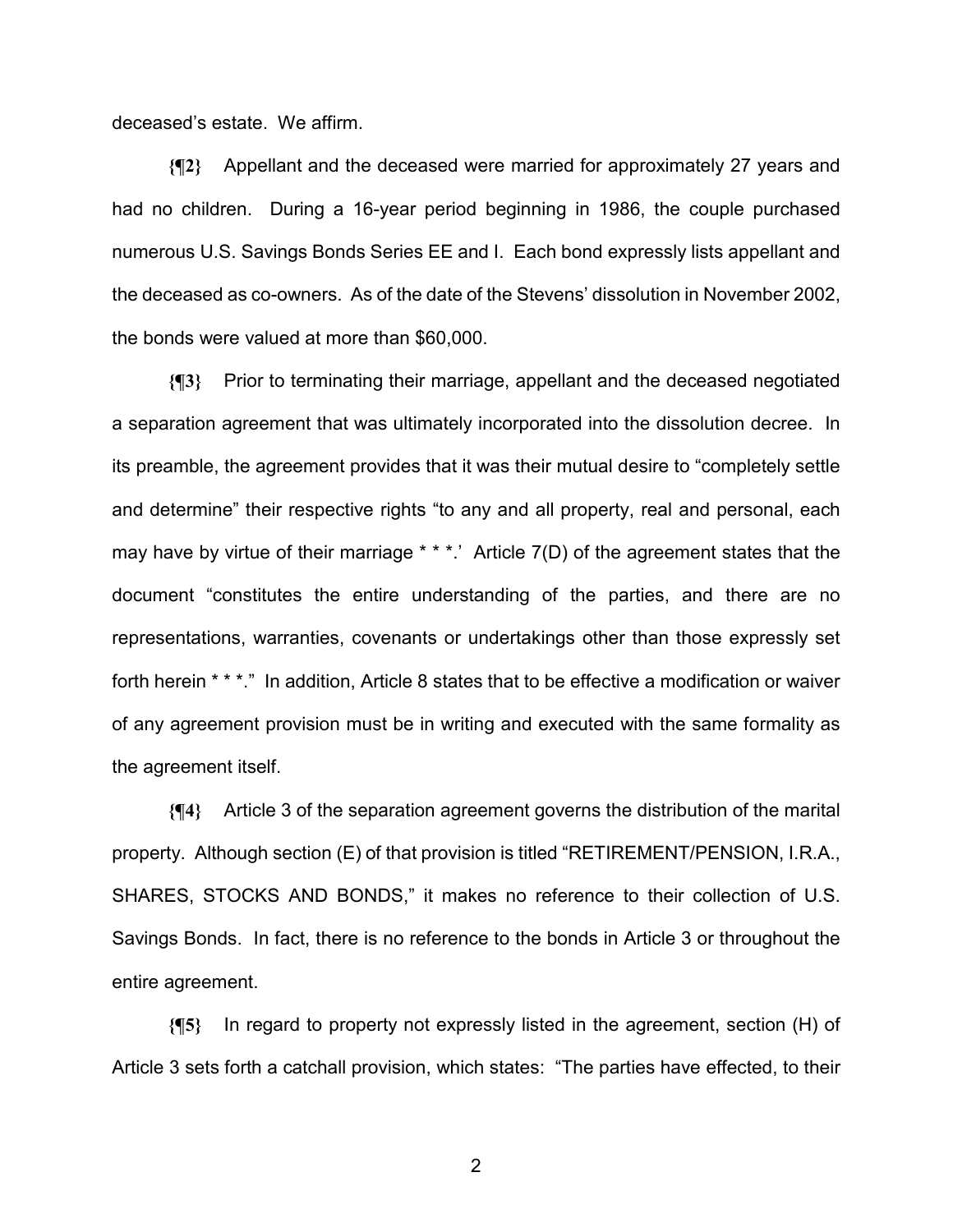mutual satisfaction, a division of all property, real and personal, of whatever kind or description, and wheresoever situation."

**{¶6}** As to the implementation of the separation agreement, Article 12(A) states: "Upon the signing of this Agreement, each party shall deliver to the other party, or permit the other party to take possession of all items or property to which he or she is entitled under the terms of this Agreement \* \* \*."

**{¶7}** From the issuance of the dissolution decree in November 2002 until her death in May 2017, the deceased had exclusive possession of all bonds purchased during the marriage. Although a federal statutory procedure exists for removing a person's name from a U.S. Savings Bond when his co-ownership has been terminated, the deceased did not attempt to invoke the procedure. Moreover, she did not cash any of the bonds.

**{¶8}** Approximately one month before her death, the deceased executed a Last Will and Testament, in which she bequeathed her entire estate to her sister, Linda C. Szokan. In stating the bequest, the will does not cite or list any specific asset, but instead only refers to the "estate." As a result, there is no reference to the bonds in the will.

**{¶9}** The will also names Szokan as executor of the estate. Within three weeks of her sister's death, Szokan submitted the will to probate. One month later, Szokan filed a separate action on behalf of the estate seeking a declaratory judgment regarding the status of the bonds. Her complaint alleges that appellant claims ownership of the bonds because he is the surviving co-owner. Challenging his claim, the complaint alleges that the bonds should be declared estate assets because they were distributed to the deceased under the terms of the separation agreement.

**{¶10}** After Szokan amended her complaint by attaching copies of the separation

 $\sim$  3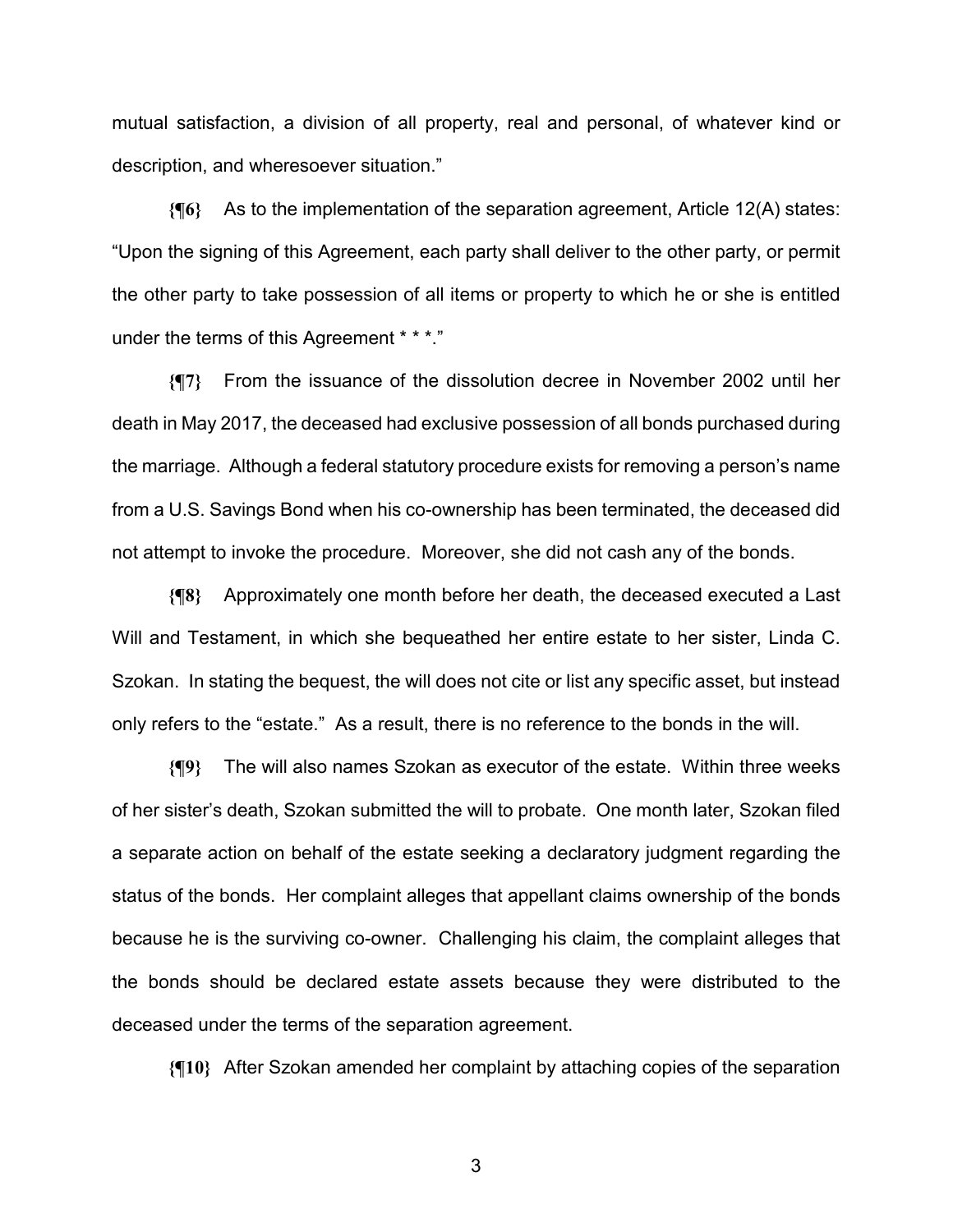agreement, dissolution decree, will, and an inventory of the bonds, appellant moved for summary judgment on the declaratory judgment claim. In an affidavit accompanying the motion, appellant avers that at the time they negotiated the separation agreement in 2002, he and the deceased also reached an understanding that the bonds would remain titled in both of their names until one of them died, and that the survivor would become sole owner. He further states that the deceased retained possession of the bonds during her lifetime only as a matter of convenience and that she intended to send the bonds to him prior to her death. In addition, appellant argues that even though the separation agreement does not reference the bonds, its terms are consistent with their oral agreement that the survivor would become sole owner.

**{¶11}** Szokan filed a competing motion for summary judgment. As to appellant's averment of a separate understanding concerning the disposition of the bonds, Szokan asserts that the averment could not be considered because the terms of the separation agreement were plain and unambiguous. She further asserts that since the agreement had no specific reference to the bonds, Article 3(H) of the agreement, governing unenumerated property, controls. Construing that term, Szokan argues that the deceased's sole possession of the bonds after the dissolution was sufficient to establish her entitlement to sole ownership.

**{¶12}** In ruling in favor of Szokan, appellee, on both summary judgment motions, the trial court first held that under federal law ownership of the bonds can be modified through a property agreement that is incorporated into a divorce/dissolution decree. Next, the court concluded that the terms of the subject separation agreement were sufficient to establish that appellant and the deceased intended for her to receive the bonds as part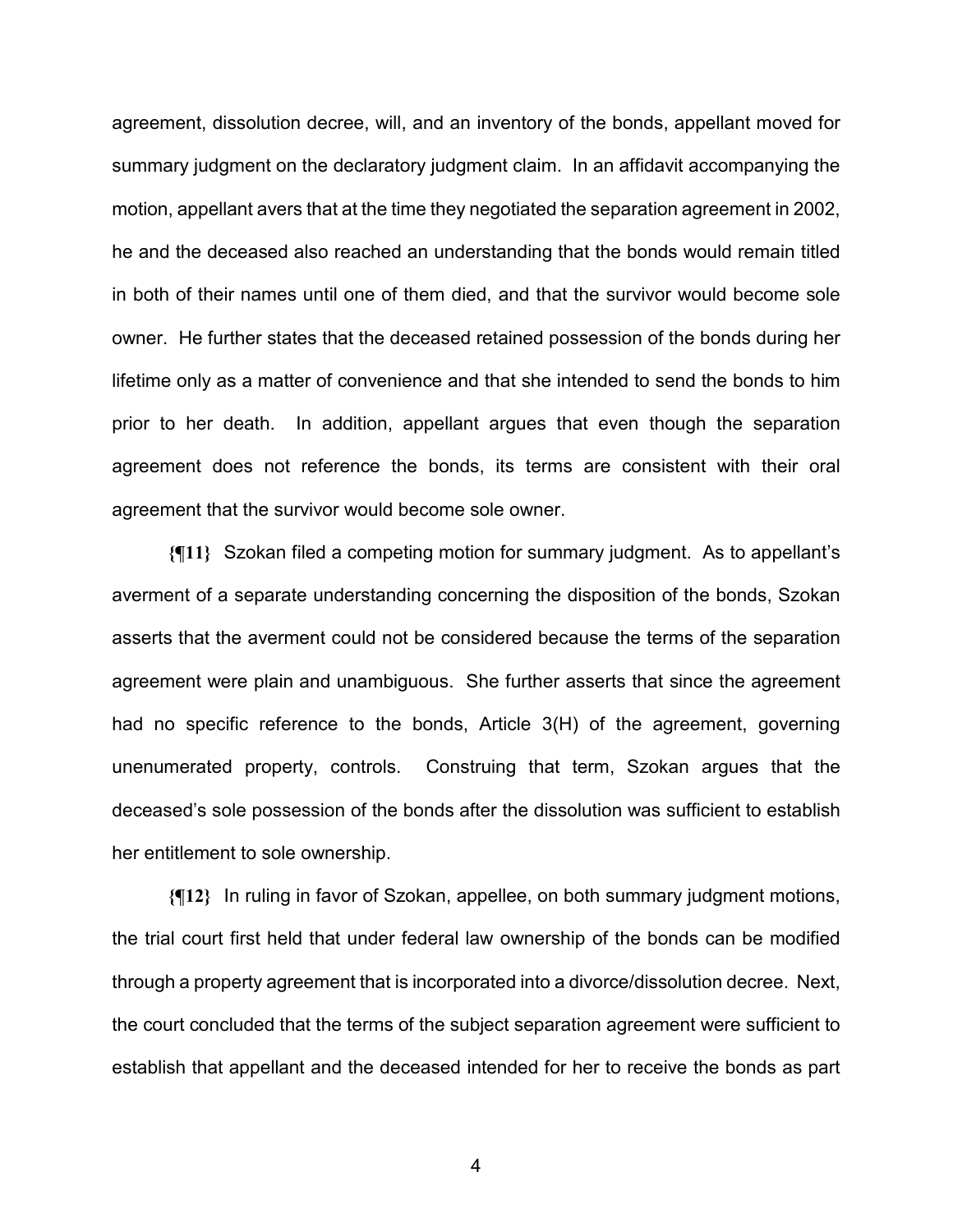of the property distribution. Relying primarily upon Articles 3(H) and 12(A), the court held that the couple not only intended to divide all of their marital property, but also intended for the distribution to occur immediately; thus, the deceased's continuous possession of the bonds since the dissolution demonstrates that she became sole owner. Thus, the court found that the bonds were probate assets that would be distributed in accordance with the deceased's will.

**{¶13}** In challenging this decision, appellant asserts two assignments:

**{¶14}** "[1.] Reviewing both parties' motions for summary judgment de novo, the record is clear and convincing that the trial court erred to the prejudice of the appellant by granting the appellee-plaintiff's motion for summary judgment and denying the appellantdefendant's motion for summary judgment in favor of the appellee.

**{¶15}** "[2.] The trial court erred to the prejudice of the appellant by granting the appellee-plaintiff's motion for summary judgment as it lacked jurisdiction over the subject matter or otherwise and by failing to even rule thereupon."

**{¶16}** Since our ruling on appellant's jurisdictional argument could render his first assignment moot, we address his second assignment first. In arguing that the trial court did not have subject matter jurisdiction over the bond issue, he notes that in order to determine whether the deceased was the sole owner of the bonds prior to her death, it was necessary for the trial court to interpret the couple's 2002 separation agreement. He contends that as a probate court, the trial court lacked the authority to do so because once the agreement was incorporated into the dissolution decree, exclusive jurisdiction to construe and apply the agreement lies with the domestic relations court. We disagree.

**{¶17}** R.C. 2101.24(A)(1) sets forth an extensive list of judicial acts that a probate

 $5<sup>th</sup>$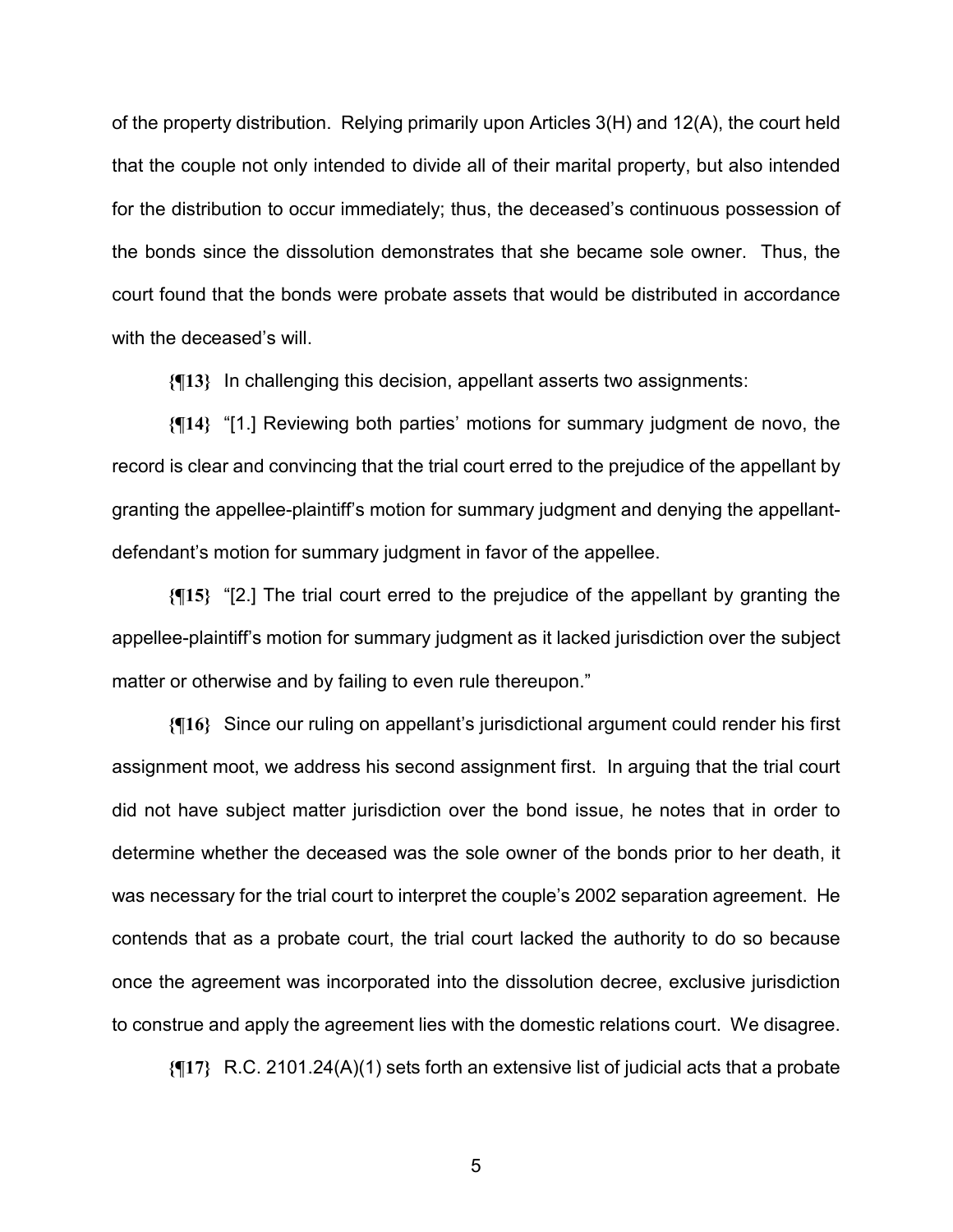court has exclusive jurisdiction to perform, including:

**{¶18}** "(a) To take proof of wills and to admit to record authenticated copies of wills executed, proved, and allowed in the courts of any other state, territory, or country \* \* \*.

**{¶19}** "\* \* \*

**{¶20}** "(c) To direct and control the conduct and settle the accounts of executors and administrators and order the distribution of estates;

**{¶21}** "\* \* \*

**{¶22}** "(k) To construe wills;

**{¶23}** "(l) To render declaratory judgments \* \* \*."

**{¶24}** Furthermore, a probate court "has plenary power at law or in equity to dispose fully of any matter that is properly before the court, unless the power is expressly otherwise limited or denied by a section of the Revised Code." R.C. 2101.24(C).

**{¶25}** Given these statutory provisions, a declaratory judgment proceeding can be maintained in a probate court for the purpose of determining title to alleged estate assets. *Wosniak v. Wosniak*, 90 Ohio App.3d 400, 408, 629 N.E.2d 500 (9th Dist.1993). Such a proceeding is permissible so long as the disputed assets are related to the administration of the estate. *Id*.

**{¶26}** Furthermore, emphasizing the probate court's "plenary power" under R.C. 2101.24(C), Ohio appellate courts have concluded that such a court has the authority to interpret a separation agreement when such a declaration is necessary to determine the extent and ultimate distribution of estate assets. *Estate of LaMar v. LaMar*, 9th Dist. Medina No. 2070-M, 1992 WL 150277, \*2 (June 24, 1992); *Johnson v. Wheeler*, 10th Dist. Franklin No. 95APF07-839, 1996 WL 112641, \*4-5 (Mar. 14, 1996).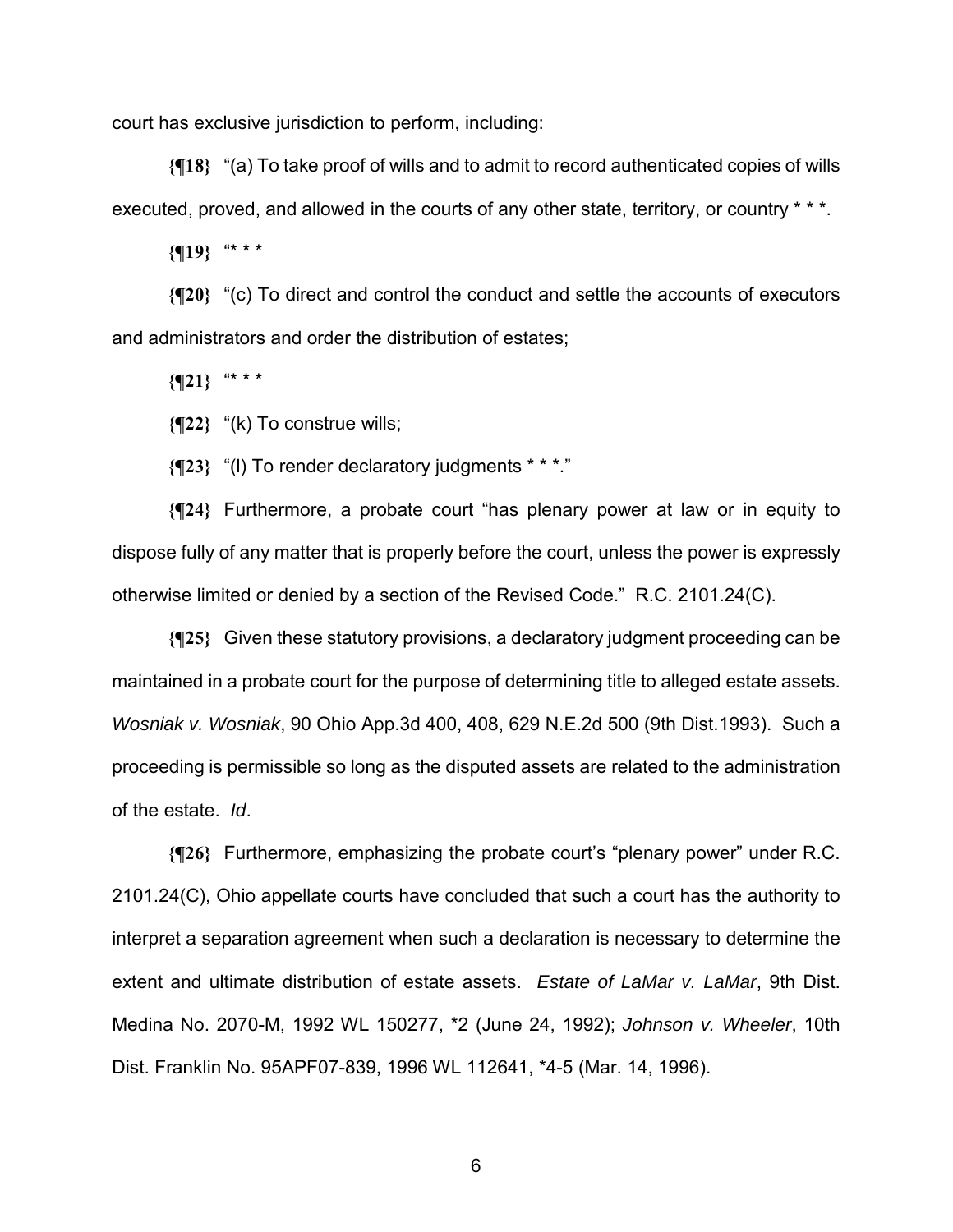**{¶27}** Here, it is undisputed that the deceased had sole possession of the bonds during the 15-year period prior to her death. Given these circumstances, a legitimate issue existed as to whether the bonds are estate assets. As a result, the determination of ownership of the bonds fell within the trial court's subject-matter jurisdiction as a probate court. Moreover, in making that determination, the trial court had the authority to construe and apply the terms of the 2002 separation agreement.

**{¶28}** As a separate argument under his second assignment, appellant contends that even if the trial court acted within the scope of its power in construing the separation agreement, it still should have deferred the issue to the domestic relations court under the jurisdictional-priority rule. That rule provides that when the same issue has been properly raised in two state courts of concurrent jurisdiction, the court that had its jurisdiction invoked first acquires exclusive authority to adjudicate the issue. *State ex rel. Consortium for Economic and Community Dev. for Hough Ward 7 v. Russo*, 151 Ohio St.3d 129, 2017-Ohio-8133, 86 N.E.3d 327, ¶ 8. However, the rule only applies when the two actions are pending at the same time. *Id*. at ¶ 11. Here, not only did the jurisdiction of the domestic relations court end in November 2002 with the issuance of the dissolution decree, but also there is nothing establishing that its jurisdiction was re-invoked via a motion regarding the ownership of the bonds. Thus, since the bond issue was only pending before the trial court, the jurisdictional-priority rule does not apply, and the trial court had the authority to resolve the parties' dispute regarding the interpretation of the separation agreement.

**{¶29}** Because the trial court did not exceed the scope of its jurisdiction by addressing the declaratory judgment claim, appellant's second assignment lacks merit.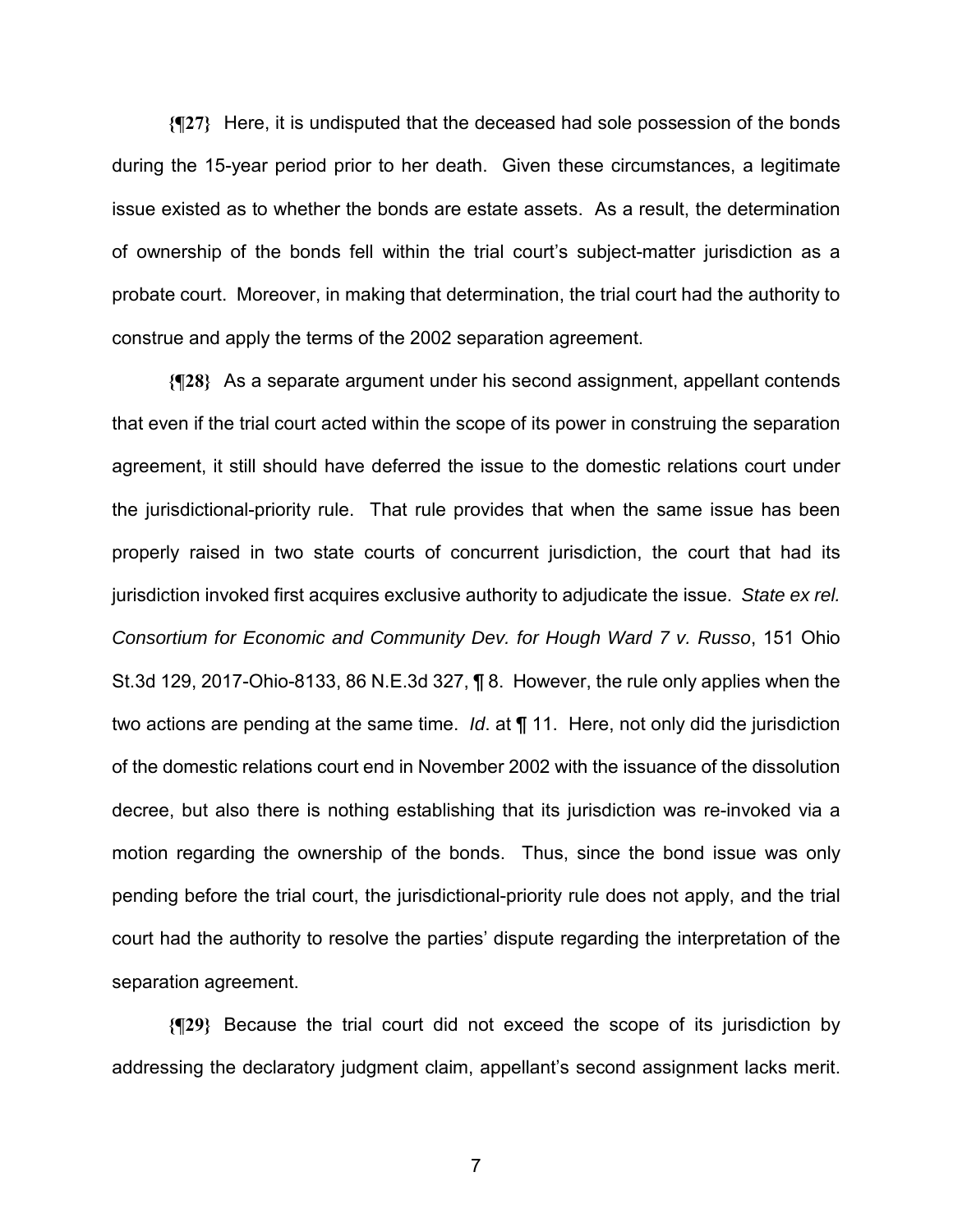Thus, we address appellant's challenge to the trial court's interpretation of the 2002 separation agreement set forth in his first assigned error.

**{¶30}** He asserts that since the separation agreement had no specific provision concerning the distribution of the bonds, it is evident that he and the deceased intended to continue their co-ownership notwithstanding the dissolution of their marriage. Appellant further asserts that since their co-ownership had not been altered, he became the sole owner of each bond immediately upon her death.

**{¶31}** In support, appellant emphasizes that pursuant to Title 31, Sections 353.50 and 360.50 of the Code of Federal Regulations  $(C.F.R.)$ ,<sup>1</sup> the manner in which a savings bond is registered is conclusive proof of its ownership. Thus, since all of the bonds bought during appellant's marriage were registered to him "or" the deceased, they were legally co-owners under the foregoing provisions. Nevertheless, appellant also acknowledges that federal law allows for modification of ownership rights through the terms of a settlement agreement. Title 31, Sections 353.22(a) and 360.22(a) both provide: "The Department of the Treasury will recognize a divorce decree that ratifies or confirms a property settlement agreement disposing of bonds or that otherwise settles the interests of the parties in a bond."

**{¶32}** Although Title 31, Sections 353.2 and 360.2 set forth definitions of various terms used in the two sets of regulations, a definition for the term "divorce" is not provided. However, under Ohio law, a "decree of dissolution of marriage has the same effect upon the property rights of the parties, including rights of dower and inheritance, as a decree

 $1$ . The bonds purchased by appellant and the deceased included Series EE U.S. Savings Bonds and Series I U.S. Savings Bonds. Title 31, Section 353.01 et seq. govern the Series EE bonds, while Section 360.01 et seq. govern the Series I bonds.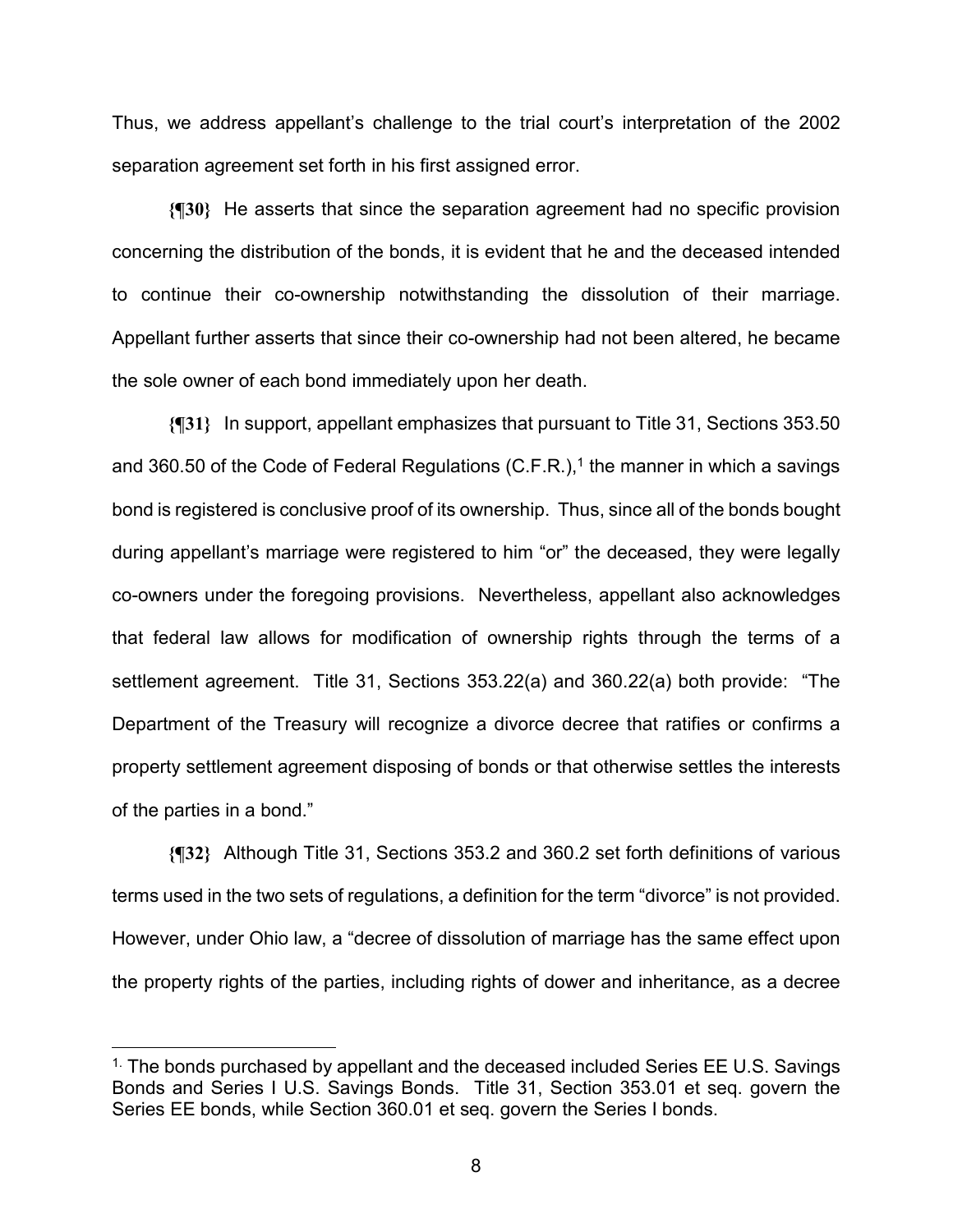of divorce." R.C. 3105.65(B). More generally, it has been noted that "[a]lthough some states attach different legal requirements to the termination of a marriage by divorce and dissolution \* \* \*, the plain meaning of the word 'divorce' includes both procedures. *See e.g.*, 27A C.J.S. Divorce [Section] 2 ('When used without qualification, the term "divorce" imports a dissolution of the marriage relation between a husband and a wife, that is, a complete severance of the tie by which the parties are united.') \* \* \*." *Hall v. France*, S.D.Ohio No. 2-12-CV-726, 2013 WL 1703358, \*3 (April 18, 2013).

**{¶33}** Given the absence of any regulatory definition limiting the scope of the term divorce in Title 31, Sections 353.22(a) and 360.22(a), and given that the incorporation of a separation agreement into a dissolution decree has the same effect on the distribution of marital property as the incorporation of a settlement agreement into a divorce decree, the two sections likewise apply to a dissolution decree. Hence, if the terms of a separation agreement, as incorporated into a dissolution decree, alter the ownership of a bond as between the two original co-owners, the modification will be enforceable in seeking payment on the bond from the Department of the Treasury.

**{¶34}** In his brief, appellant does not contest the applicability of Sections 353.22(a) and 360.22(a) to the 2002 separation agreement he executed with the deceased. Rather, he asserts the trial court erred in holding that the agreement altered their relationship as co-owners. Thus, the dispositive issue is the proper interpretation of that agreement.

**{¶35}** "A separation agreement is a contract and its interpretation is a matter of law. *Forstner v. Forstner*, 68 Ohio App.3d 367, 372, 588 N.E.2d 285 (11th Dist.1990). Review of a matter of law is de novo. *Arnott v. Arnott*, 132 Ohio St.3d 401, 2012-Ohio-3208, 972 N.E.2d 596, ¶ 14.

9 and 20 and 20 and 20 and 20 and 20 and 20 and 20 and 20 and 20 and 20 and 20 and 20 and 20 and 20 and 20 and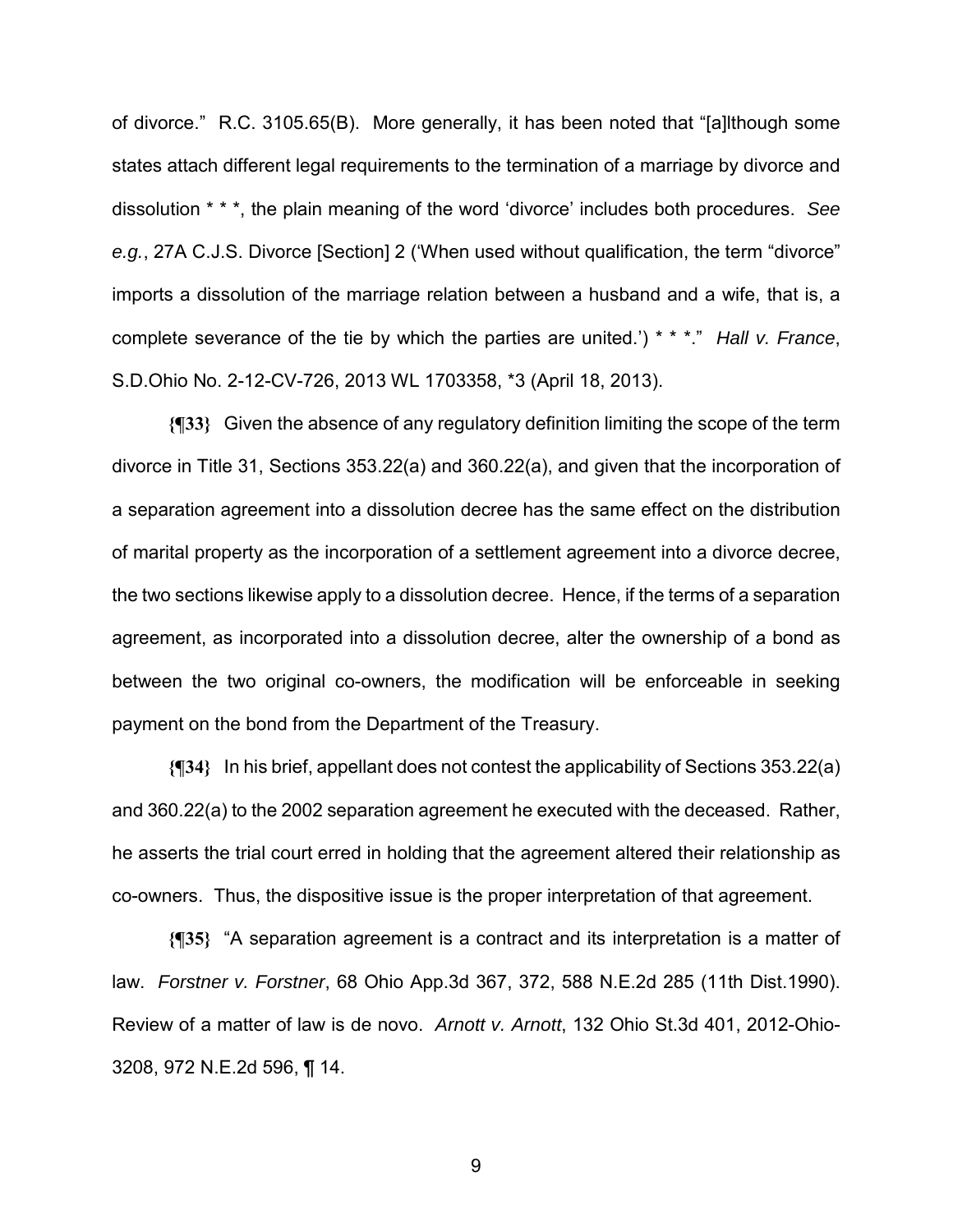**{¶36}** "The cardinal principle in contract interpretation is to give effect to the intent of the parties. *Skivolocki v. E. Ohio Gas Co.*, 38 Ohio St.2d 244, 313 N.E.2d 374 (1974), paragraph one of the syllabus. Such intent is presumed to reside in the language the parties chose to employ in the agreement. *Kelly v. Med. Life Ins. Co.*, 31 Ohio St.3d 130, 509 N.E.2d 411 (1987), paragraph one of the syllabus. If the language of the contract is clear and unambiguous, the contract must be enforced as written. *Corl v. Thomas & King*, 10th Dist. No. 05AP-1128, 2006-Ohio-2956, ¶ 26. Ambiguity exists only when the terms of an agreement cannot be determined within the four corners of the contract or where the language of the agreement is susceptible to two or more reasonable interpretations. *United States Fid. & Guar. Co. v, St. Elizabeth Med. Ctr.*, 129 Ohio App.3d 45, 55, 716 N.E.2d 1201 (2d Dist.1998)." *Yodzis v. Savercool*, 6th Dist. Lucas No. L-12-1159, 2012- Ohio-5558, ¶ 9-10.

**{¶37}** "'[A] writing \* \* \* will be read as a whole, and the intent of each part will be gathered from a consideration of the whole.' *Foster Wheeler Enviresponse, Inc. v. Franklin Cty. Convention Facilities Auth.,* 78 Ohio St.3d 353, 361, 678 N.E.2d 519 (1997). 'Courts should attempt to harmonize provisions and words so that every word is given effect.' *Christe v. GMS Mgt. Co.,* 124 Ohio App.3d 84, 88, 705 N.E.2d 691 (9th Dist.1997)." *Kent State Univ. v. Bradley Univ.*, 2019-Ohio-2088, 136 N.E.3d 774, ¶ 39 (11th Dist.).

**{¶38}** In holding that the terms of the 2002 separation agreement are sufficiently clear to establish that the deceased became the sole owner of the bonds, the trial court relied on three terms. First, the court cites Article 7(D), which provides that the signed agreement sets forth "the entire understanding of the parties," and there were no separate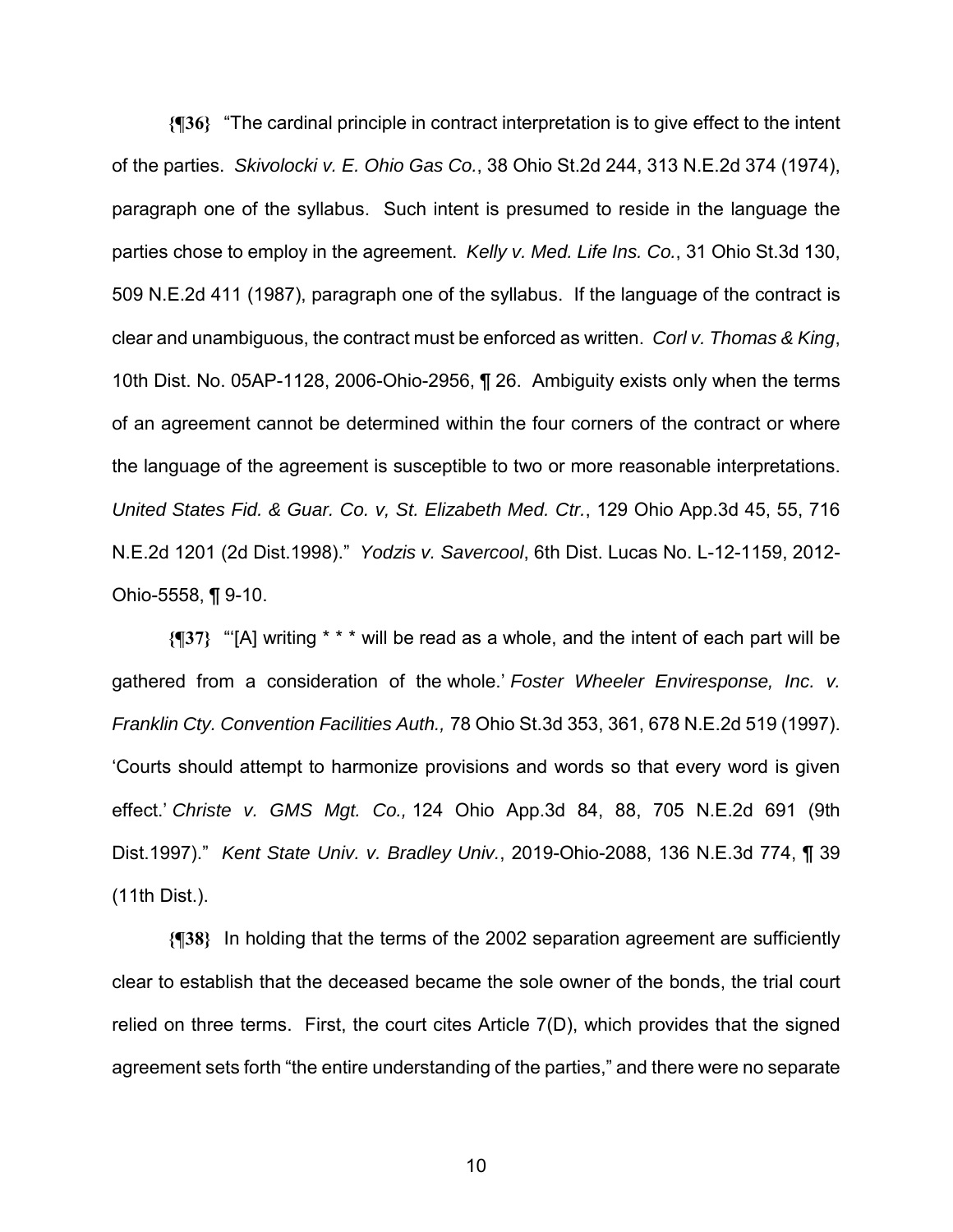covenants or undertakings between them. Second, the trial court notes that under Article 12(A), appellant and the deceased promised to deliver or allow each other to immediately take possession of all property distributed to each under the agreement. The third term cited by the trial court is Article 3(H) captioned "Property Not Specifically Enumerated."

**{¶39}** The September 2002 separation agreement states in pertinent part:

**{¶40}** "WHEREAS, said husband and wife desire to settle their differences and property rights arising out of their marital relationship, and by these presents do, *forever and completely settle and determine, the following, but not limited to*:

**{¶41}** "(1) the past, present and future care, maintenance and support of each other;

**{¶42}** "(2) *the right to any and all property, real and personal, each may have by virtue of their marriage*;

**{¶43}** "(3) dower, curtesy, and all rights of descent and distribution;

**{¶44}** "(4) payment of debts and taxes; and

**{¶45}** "(5) all other benefits and privileges conferred and all obligations imposed on each by virtue of their marriage relationship or otherwise.

**{¶46}** "NOW THEREFORE, \* \* \* *said husband and wife agree that*:

**{¶47}** "\* \* \*

**{¶48}** "ARTICLE 3: DIVISION OF PROPERTY

**{¶49}** "\* \* \*

**{¶50}** "(E) RETIREMENT/PENSION, I.R.A., SHARES, STOCKS AND BONDS

**{¶51}** "[This section does not reference any bonds and does not reference the bonds currently in issue.]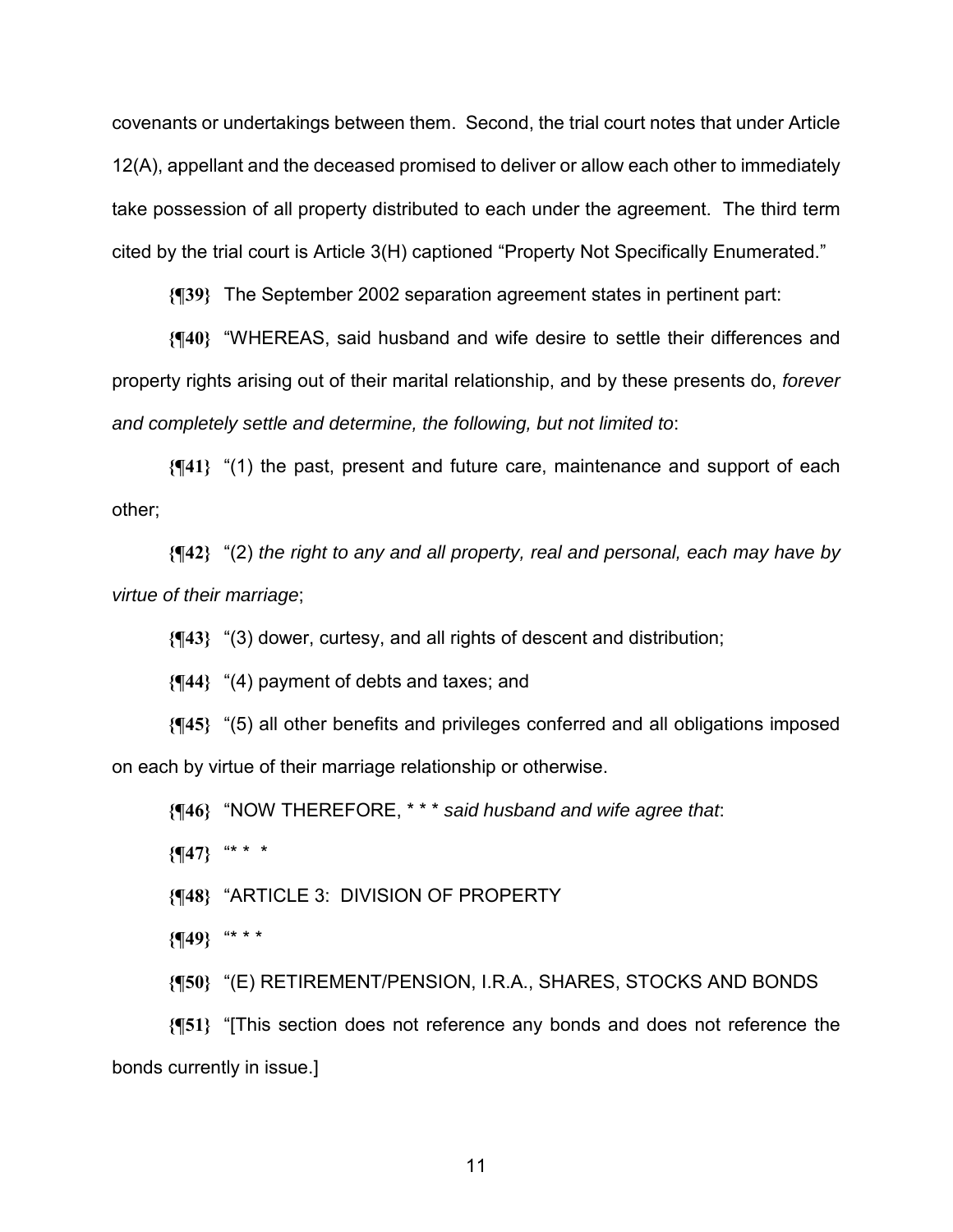**{¶52}** "\* \* \*

#### **{¶53}** "(H) PROPERTY NOT SPECIFICALLY ENUMERATED

**{¶54}** "The parties have effected, to their mutual satisfaction, a division of all property, real and personal, of whatever kind or description, and wheresoever situat[ed].

**{¶55}** "\* \* \*

**{¶56}** "ARTICLE 7: FULL DISCLOSURE, COMPLETE AGREEMENT, & BINDING EFFECT

**{¶57}** "The parties each respectively acknowledge that:

**{¶58}** "\* \* \*

**{¶59}** "(C) the provisions herein, including the provisions regarding the support and division of property are fair, just, and reasonable under all circumstances;

**{¶60}** "(D) this Agreement constitutes the entire understanding of the parties, and there are no representations, warranties, covenants or undertakings other than those expressly set forth herein;

**{¶61}** "\* \* \*

**{¶62}** "ARTICLE 8: MODIFICATION AND WAIVER

**{¶63}** "A modification or waiver of any of the provisions of this Agreement shall be effective only if made in writing and executed with the same formality as this Agreement. \* \* \*

#### **{¶64}** "ARTICLE 9: MUTUAL RELEASES

**{¶65}** "Each party releases and discharges the other from all causes of action, claims, demands, or rights, which either of the parties had or now has against the other arising or growing out of the marital relationship, except any cause of action for divorce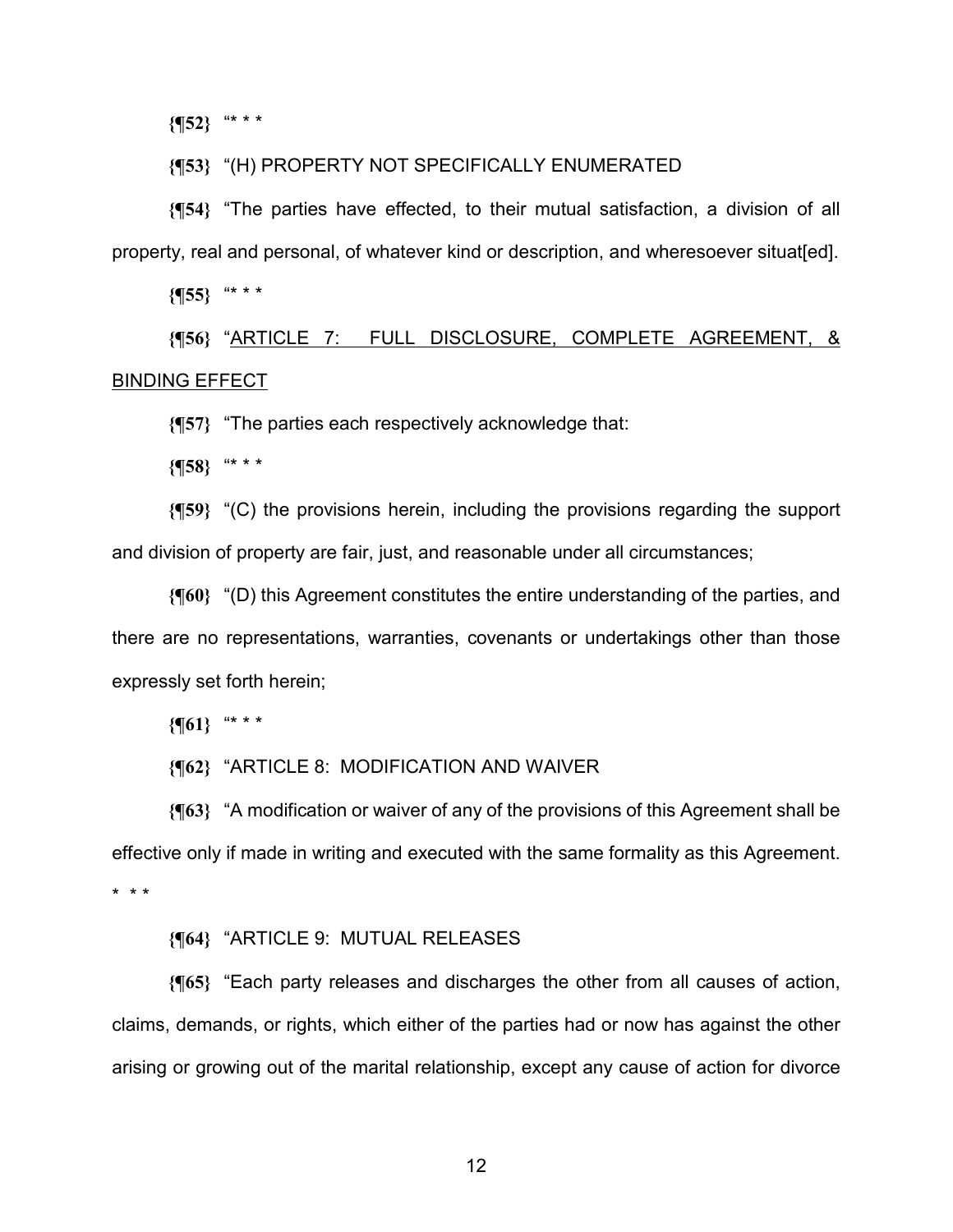or dissolution of marriage or as provided within this Agreement. The parties mutually agree that each may freely sell or otherwise dispose of his or her property in any manner including by gift, deed or Last Will and Testament. Each party does hereby release and relinquish to the other and is by those presents barred from any and all rights or claims by way of dower, curtesy, or any probate rights caused by the death of a spouse, and will be treated as if having predeceased and not been married to the other spouse.

**{¶66}** "\* \* \*

#### **{¶67}** "ARTICLE 12: IMPLEMENTATION OF AGREEMENT

**{¶68}** "(A) Upon the signing of this Agreement, *each party shall deliver to the other party, or permit the other party to take possession of all items of property to which he or she is entitled under the terms of the Agreement* \* \* \*." (Emphasis added.)

**{¶69}** First, to the extent that Article 7(D) states that the separation agreement is meant to delineate all promises and understandings between appellant and the deceased in regard to the termination of their marriage, it does not permit an oral agreement to the contrary. Therefore, even if, as appellant asserts, he and the deceased orally agreed to maintain co-ownership of the bonds until either of them died, such a covenant directly conflicts with Article 7(D) and is unenforceable. If the couple wanted to continue as coowners notwithstanding the dissolution, such an agreement had to be included in their written agreement.

**{¶70}** Second, given its caption and concise language, Article 3(H) was patently intended to be a catchall provision applicable to all marital assets not delineated in the separation agreement. Since the bonds are not mentioned, the catchall provision applies. Furthermore, under that provision, appellant and the deceased determined how they were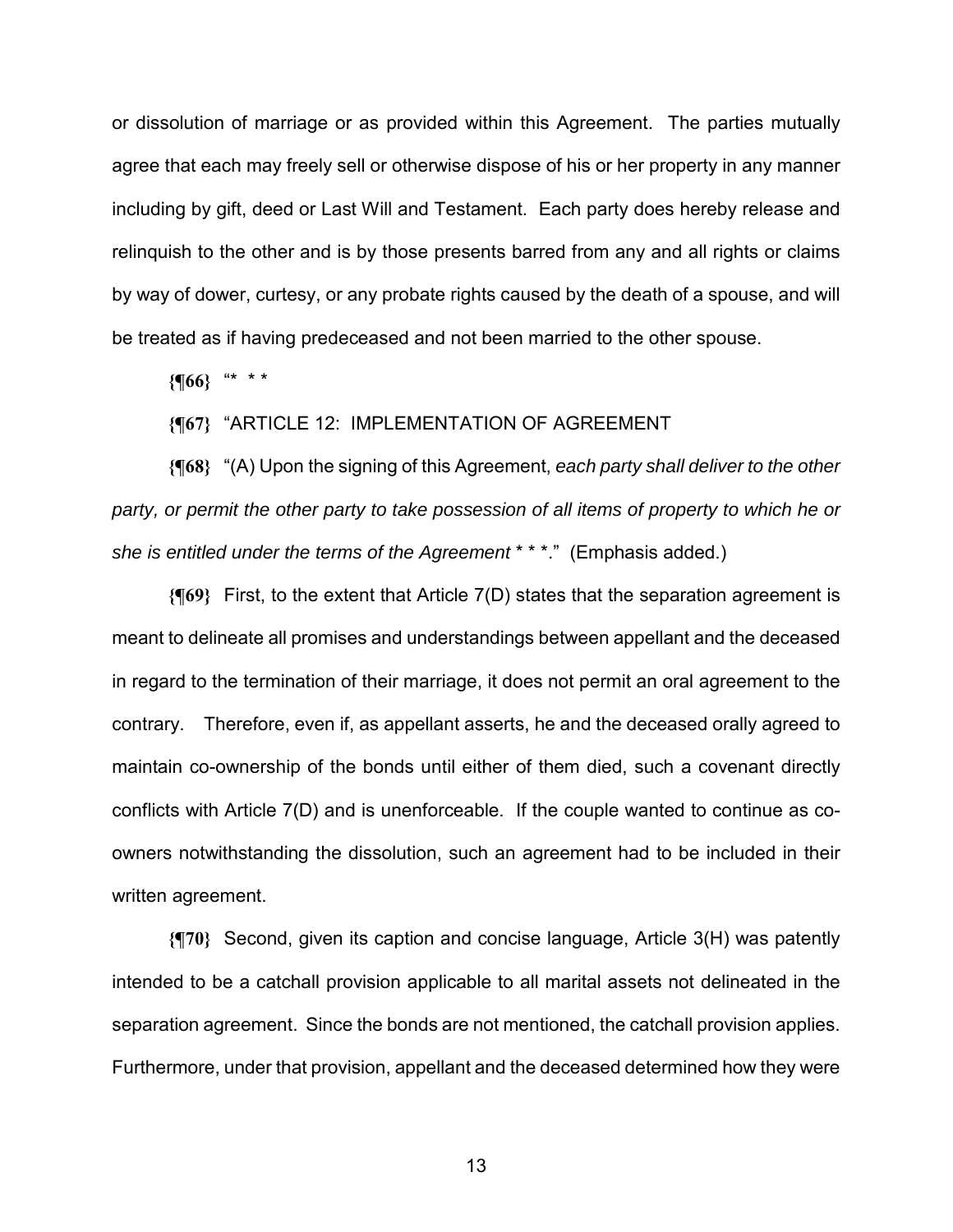going to divide the unenumerated assets. Again, given the use of the word "divide" in Article 3(H), continuing co-ownership of an asset is not permissible. Hence, the bonds, like all other marital assets, were subject to distribution between them.

**{¶71}** Third, pursuant to both Article 3(H) and Article 12(A), this distribution was to occur immediately upon the execution of the separation agreement. Appellant agreed to either deliver to, or allow the deceased to keep possession of, all assets which were distributed to her under the agreement. As a result, the intended distribution of an unenumerated asset under Article 3(H) was established through a party's continued possession of the asset after the dissolution of the marriage.

**{¶72}** In relation to the bonds, there is no dispute that the deceased maintained sole possession during the 15-year period between the dissolution and her death. Appellant did not present any evidence showing he ever contested her possession of the bonds. Accordingly, under the unambiguous catchall provision in Article 3(H), the bonds were distributed to the deceased in 2002, and she was their sole owner when she died in 2017.

**{¶73}** In challenging the trial court's interpretation of Article 3(H), appellant argues that the language of the catchall provision is too general and broad to deprive him of his ownership rights in the bonds. Citing *Klan v. Klan*, 8th Dist. Cuyahoga No. 86897, 2006- Ohio-1738, he contends that the separation agreement had to have express language in regard to the bonds before his ownership rights could be extinguished.

**{¶74}** *Klan* is distinguishable on the grounds that it involved the termination of a beneficiary's rights to the proceeds of a life insurance policy. Notwithstanding the manner in which appellant's name was printed on each bond as a co-owner, his legal interest in

 $\sim$  14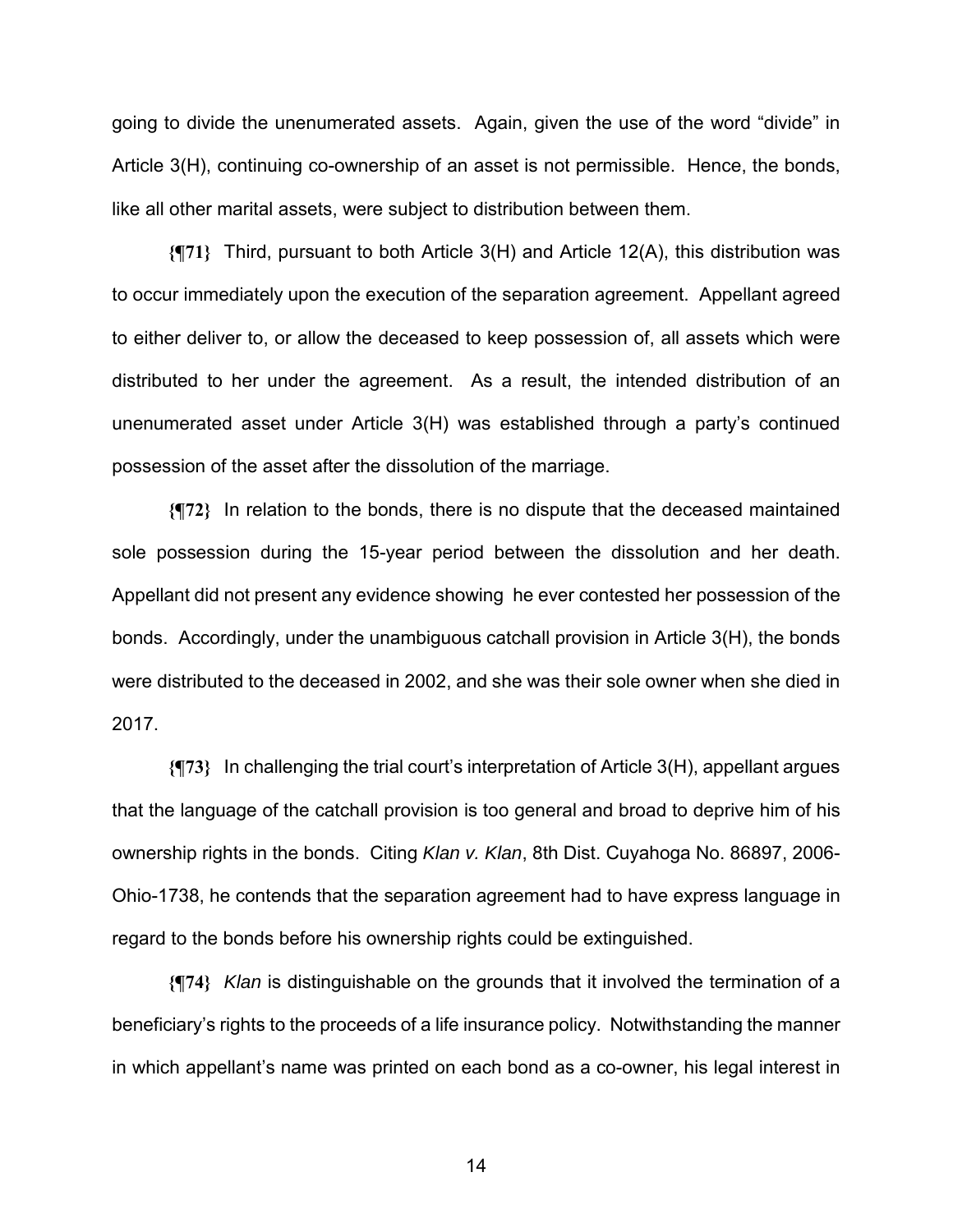the bonds was no different than his interest in any other marital asset that he purchased with the deceased during their marriage. Since appellant has not shown that the catchall provision in Article 3(H) is generally unenforceable, the bonds were properly distributed to the deceased in accordance with the provision.

**{¶75}** Upon reading the parties' separation agreement as a whole, Article 3(H), the language in the preamble, and Article 12(A), regarding possession of the property, dictate that the bonds in the decedent's continued possession 15 years after the agreement belonged to her, and according to Article 7(D) and Article 8, any alleged oral agreement to the contrary is unenforceable.

**{¶76}** Accordingly, appellee was entitled to summary judgment on her declaratory judgment claim because: (1) there is no genuine issue as to any material facts; (2) she is entitled to prevail as a matter of law; and (3) even when the evidence is construed in a manner most favorable to appellant, a reasonable person can only reach a conclusion adverse to him. Civ.R. 56(C); *Klan*, 206-Ohio-1738, at ¶ 9

**{¶77}** Therefore, appellant's first assignment lacks merit, and the judgment of the Lake County Court of Common Pleas, Probate Division, is affirmed.

CYNTHIA WESTCOTT RICE, J., concurs,

MATT LYNCH, J., dissents with a Dissenting Opinion.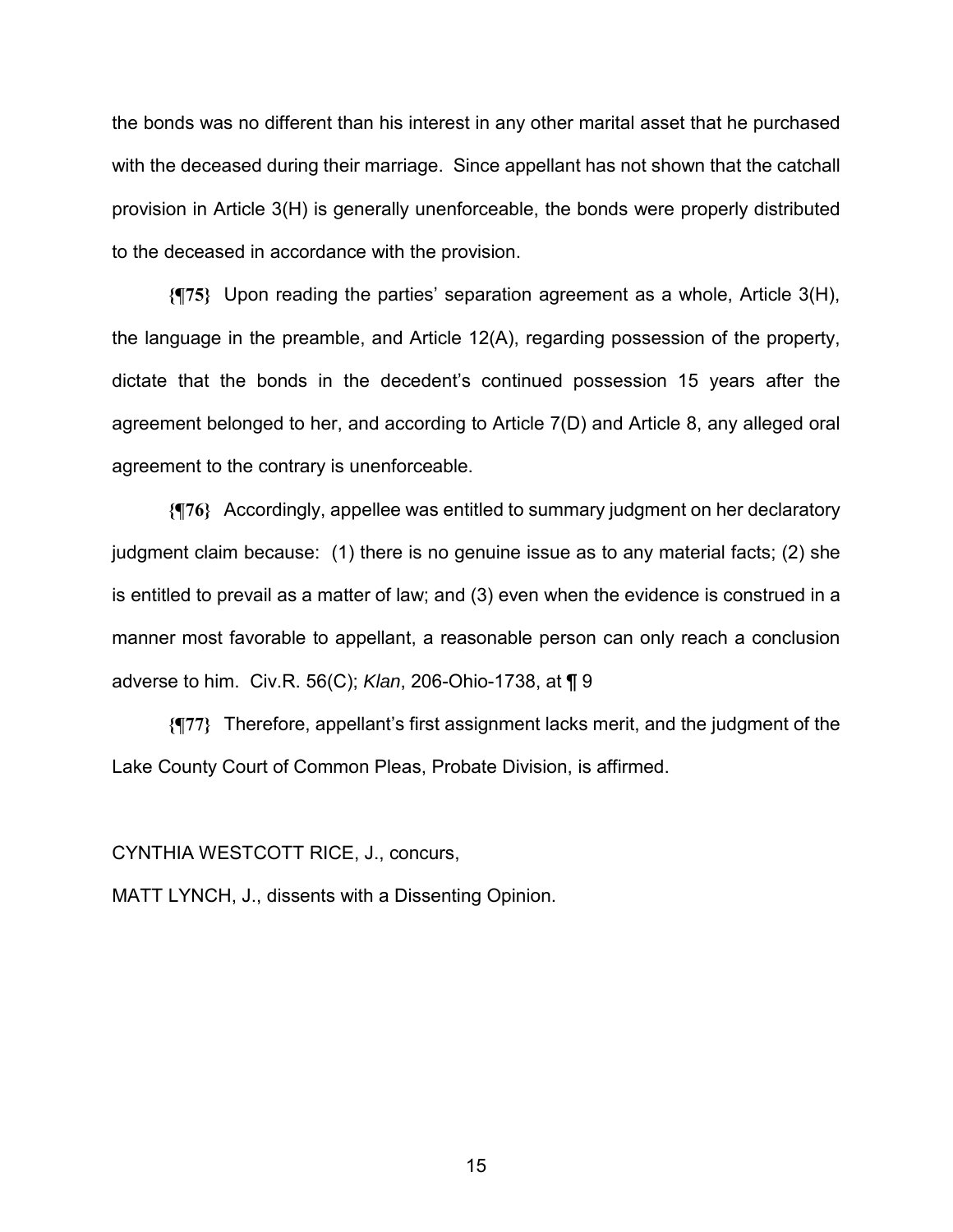MATT LYNCH, J., dissents with a Dissenting Opinion.

**{¶78}** I respectfully dissent and would reverse the decision of the probate court declaring the savings bonds to the assets of the decedent's estate. These bonds were registered in Stevens' name and the decedent's name and, under federal law, became Stevens' property upon the decedent's death unless disposed of otherwise by the Separation Agreement. The probate court frankly acknowledged that "[t]he Separation Agreement did not \* \* \* list or mention for division the U.S. Savings Bonds co-owned by the couple" (sic). Despite the absence of anything in the Agreement identifying the bonds or providing for their division, the majority affirms "that the terms of the 2002 separation agreement are sufficiently clear to establish that the deceased became the sole owner of the bonds." *Supra* at ¶ 38. They do no such thing. Rather, the conclusion that the Agreement gave the bonds to the decedent rests on nothing more than the lower court's invention of provisions in the Agreement to effect what it presumes the parties must have intended. This exercise in the creation of terms for the purpose of giving ownership of the bonds to the decedent is contrary to both federal and Ohio law. Accordingly, I dissent.

\_\_\_\_\_\_\_\_\_\_\_\_\_\_\_\_\_\_\_\_\_\_\_\_\_\_\_\_\_

**{¶79}** The essential facts and applicable law in this case are as follows: The bonds in question were purchased during the course of the marriage and registered in the names of "Delores A Stevens or Donald H Stevens." The ownership of bonds is governed by federal regulations. Under those regulations, "[r]egistration is conclusive of ownership." 31 C.F.R. 353.5(a). Registration of a bond in the form "A or B" is indicative of coownership. 31 C.F.R. 353.7(a)(2). "If one of the coowners named on a bond has died, the surviving coowner will be recognized as the sole and absolute owner \* \* \*." 31 C.F.R.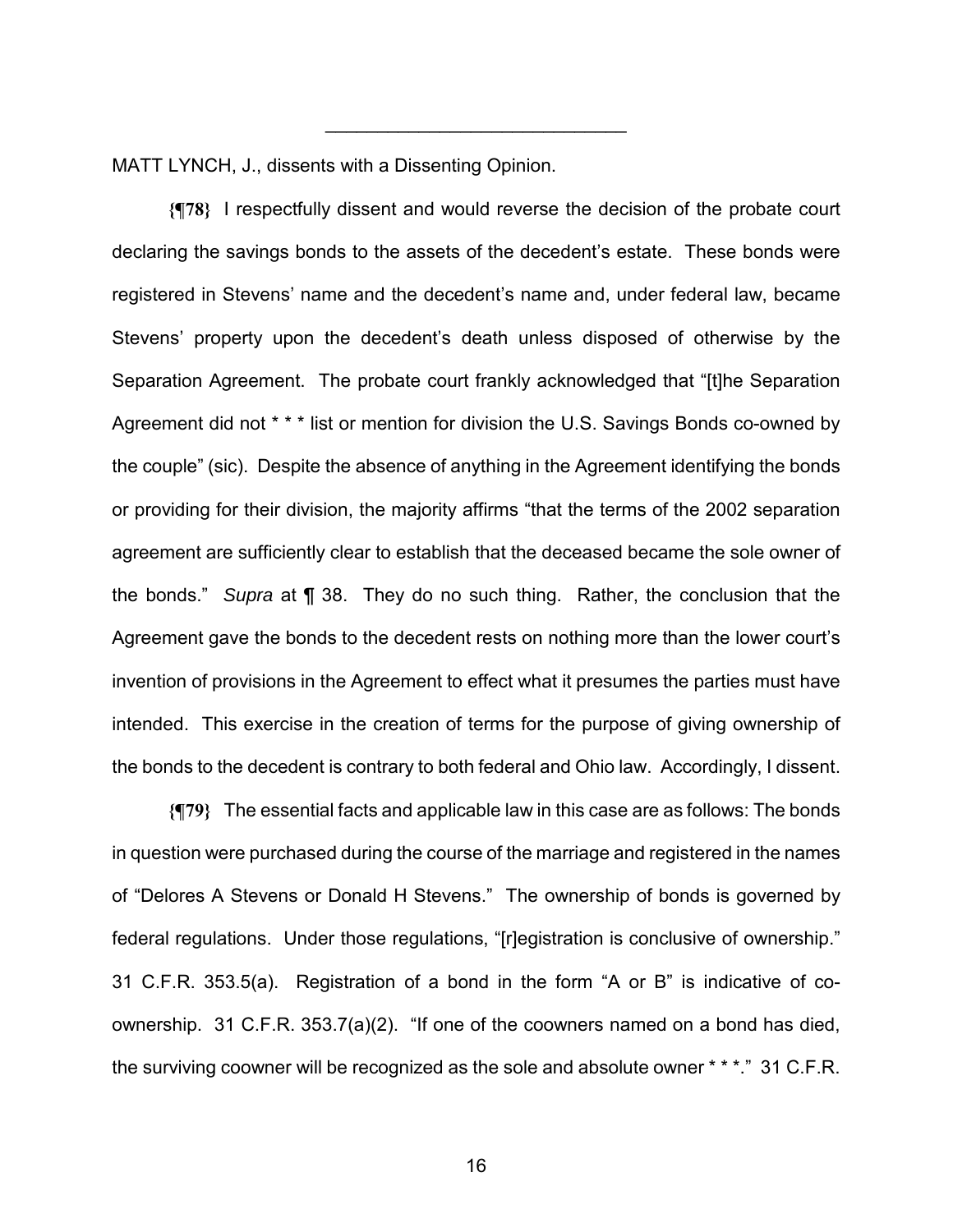353.70(b)(1). "The Department of the Treasury will recognize a divorce decree that ratifies or confirms a property settlement agreement disposing of bonds or that otherwise settles the interests of the parties in a bond." 31 C.F.R. 353.22(a). Inasmuch as the parties' Separation Agreement does not "list or mention" the division of the bonds and coowner Delores has died, co-owner Stevens remains the "sole and absolute" owner. Thus, the declaration that the bonds are the property of the decedent's estate is contrary to federal law.

**{¶80}** The failure of the Separation Agreement to provide for the disposition of the bonds violated Revised Code 3105.63(A)(1) which provides: "The separation agreement shall provide for a division of all property \* \* \*." *Lanzara v. Lanzara*, 8th Dist. Cuyahoga No. 75751, 2000 WL 336540, \*3 ("[p]ursuant to R.C. 3105.63(A)(1), a separation agreement must contain a division of *all* property, not just property jointly owned by husband and wife"). "When a separation agreement omits assets that are both substantial in relative amount and material to an informed and deliberate agreement about an equitable division of the property, such omissions render the dissolution decree voidable, and the decree can be vacated by motion for relief filed under Civ.R. 60(B)(5)." *In re Murphy*, 10 Ohio App.3d 134, 461 N.E.2d 910 (1st Dist.1983), paragraph two of the syllabus; *Salundari v. Permadi*, 9th Dist. Medina No. 15CA0040-M, 2016-Ohio-7818, ¶ 7- 8 (cases cited).

**{¶81}** In the present case, neither party sought to vacate the Separation Agreement to provide for a division of the bonds (such relief, in any event, is beyond the scope of the probate court's jurisdiction). Instead, the probate court determined that the Agreement "adequately disposed of the bonds" not because there is any provision in the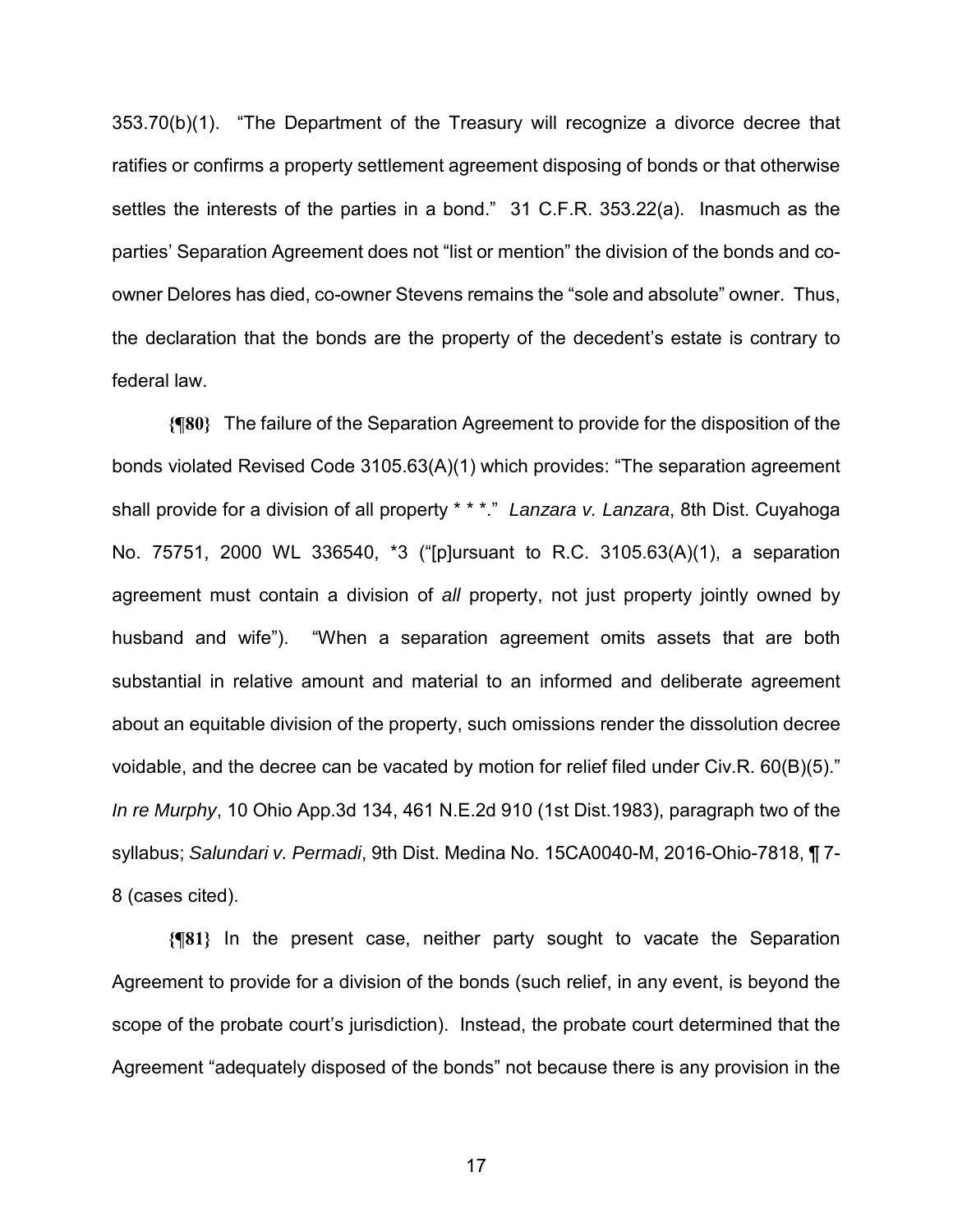Agreement that did so but because "[s]ixty thousand dollars in savings bonds is a substantial amount, which would not have been overlooked by the parties." The parties may have declared that they "effected, to their mutual satisfaction, a division of all property," and they may (or may not) have intended to do so, but their Agreement does not substantiate their claim.

**{¶82}** The Separation Agreement provides in relevant part:

[3.](E) RETIREMENT/PENSION, I.R.A., SHARES, STOCKS AND BONDS

 Husband has a retirement account with the Ohio Police and Fire Pension Fund. Wife is currently on Social Security Disability that will become a private pension at the age of fiftyfive (55). As Wife and Husband each have their own retirement accounts, they agree that each shall retain their respective accounts free and clear of all claims of the other and shall execute any documents necessary to enforce this agreed disposition.

\* \* \*

# [3.](H) PROPERTY NOT SPECIFICALLY ENUMERATED

 The parties have effected, to their mutual satisfaction, a division of all property, real and personal, of whatever kind of disposition, and wheresoever situated.

\* \* \*

[7.](D) This Agreement constitutes the entire understanding of the parties, and there are no representations, warranties, covenants or undertakings other than those expressly set forth herein \* \* \*.

**{¶83}** It should be clear from the foregoing that the Agreement does not directly

or indirectly mention the bonds or provide for their division. It follows that the bonds were

not divided, that Stevens and the decedent remained co-owners, and that, upon the

decedent's death, Stevens became sole owner.

**{¶84}** The majority affirms the probate court's award of the bonds to the decedent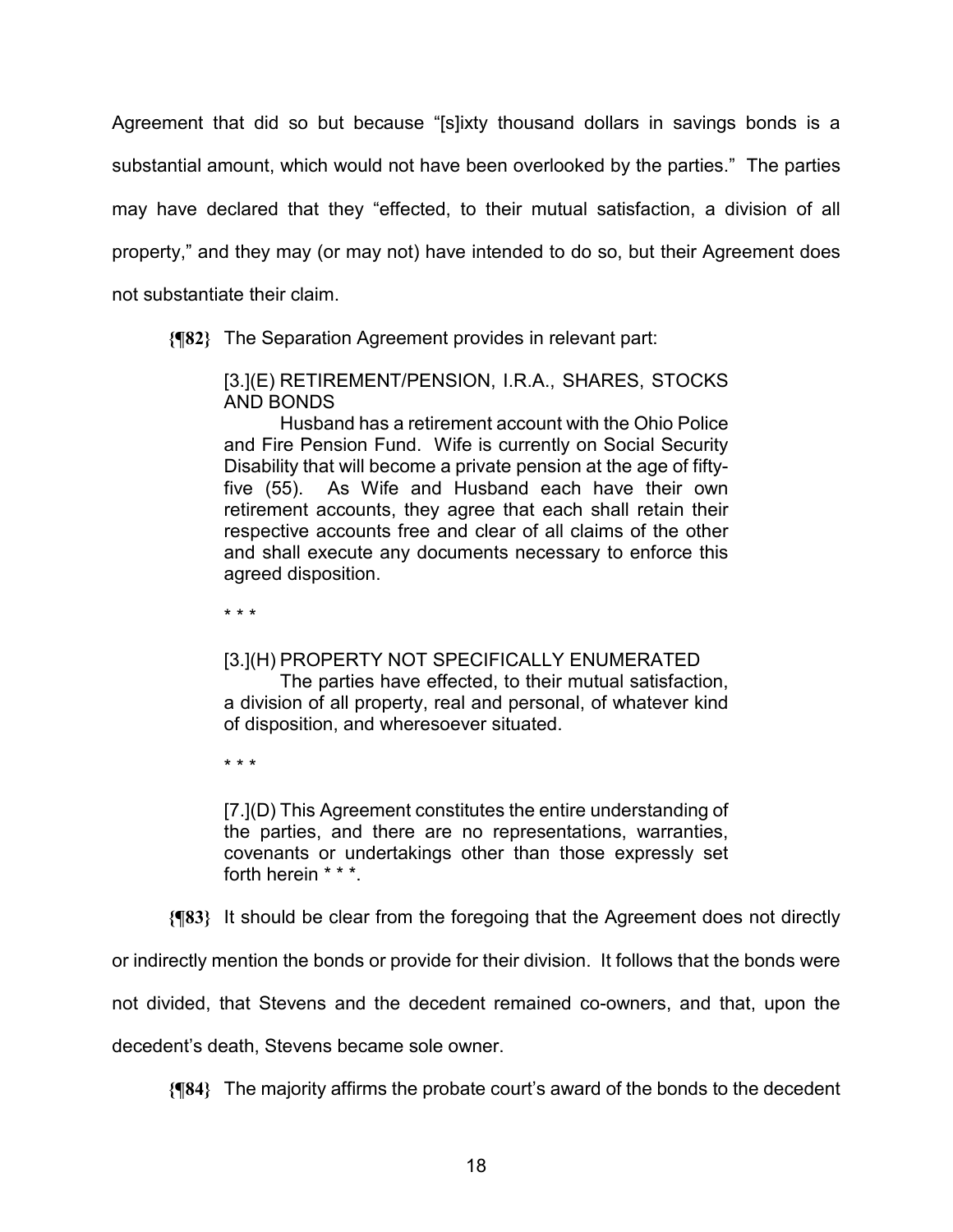based on the provision concerning unenumerated assets. The majority writes: "[U]nder that provision, appellant and the deceased had already determined how they were going to divide the unenumerated assets. Again, given the use of the word 'divide' in Article 3(H), continuing co-ownership of an asset is not permissible. Hence, the bonds, like all other marital assets, were subject to distribution between them." *Supra* at ¶ 70.

**{¶85}** Contrary to the majority's reading, Article 3(H) does not explain "how they were going to divide the unenumerated assets." The declaration in the Agreement that "[t]he parties have effected \* \* \* a division of all property" simply does not explain or elucidate "how they were going to divide the unenumerated assets." Rather, it is a declaration that they had effected such a division to their mutual satisfaction. In light of the fact that the Agreement is silent with respect to the bonds' existence and that, after separating, the bonds continued to be registered in the names of both parties, this declaration is either false or, as Stevens maintains, the parties intended to continue jointownership of the bonds. Either way, the parties, contrary to R.C. 3105.63(A)(1), did not dispose of all their property in the Agreement. This failure, however, does not authorize the probate court or this court to effect what the parties themselves failed to do. As explained above, the proper remedy would have been a motion for relief from judgment. In the absence of such relief, the Agreement must be applied as written, not as it ought to have been written. As written, the bonds were not divided or otherwise disposed of. Ownership of the bonds remained as it had during the course of the marriage.

**{¶86}** The majority then asserts that the use of the word "divide" or "division" (which merely tracks the language of the statute) precludes the possibility of continuing co-ownership. No authority is cited for this proposition which would significantly restrict

 $19<sup>19</sup>$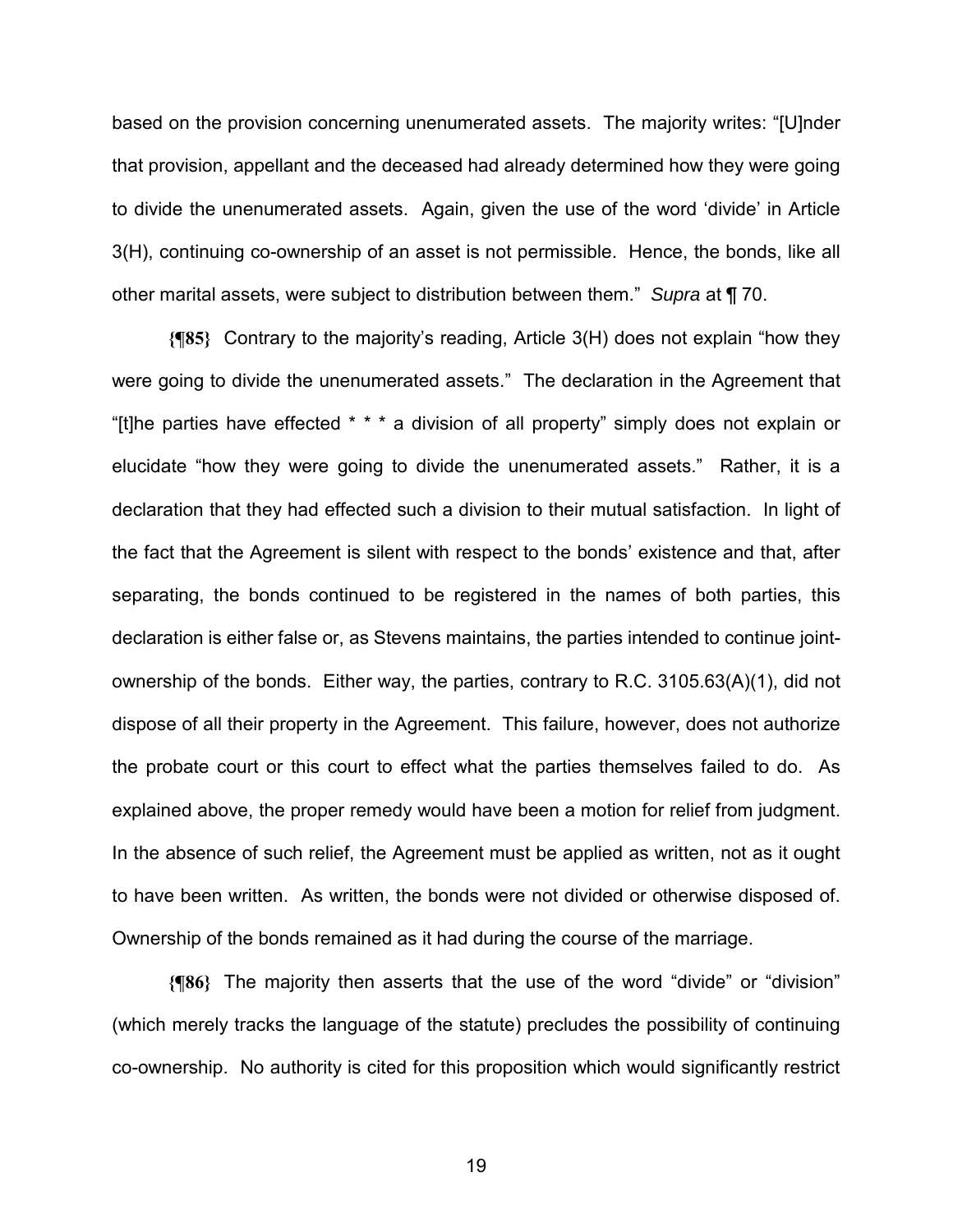the freedom of parties to a dissolution from disposing of their property in a manner they deem equitable or appropriate. At least one court has expressly rejected such an interpretation.

> The purpose \* \* \* of R.C. 3105.63's mandate is not to literally divide all property owned by the parties but rather to ensure that the separation agreement has accounted for all of the parties' assets. Clearly, in electing joint ownership of this particular piece of realty, the appellant and appellee considered and dealt with the property. The separation agreement, therefore, satisfies the mandate of R.C. 3105.63.

*Daidone v. Daidone*, 9th Dist. Lorain No. 3980, 1986 WL 9346, \*1.

**{¶87}** Such an interpretation is also contrary to actual practice in domestic relations law where, for various reasons, parties to a dissolution intentionally retain jointownership of property. *See, e.g., Stone v. Stone*, 3d Dist. Hardin No. 6-04-12, 2006- Ohio-1996, ¶ 2 ("[a]s part of the dissolution agreement and division of property, the parties agreed to continue jointly owning a two-unit duplex"); *Wymer v. Wymer*, 11th Dist. Portage No. 1354, 1984 WL 7298, \*1 ("[i]n the decree of dissolution which ended their marriage, the parties agreed the residence should remain the joint property of the parties until sold by mutual agreement"). Again, this writer is aware of no authority that would render such agreements invalid or impermissible under R.C. 3105.63.

**{¶88}** Assuming, arguendo, that the parties' declaration that they had divided all property to their satisfaction may be construed to mean that they intended to divide the bonds as well, there is no legitimate basis for simply awarding the decedent full ownership. The majority affirms this "distribution" based on a provision in the Agreement that "each party shall \* \* \* permit the other party to take possession of all items of property to which he or she is entitled under the terms of this Agreement" and the decedent's

<u>20</u>